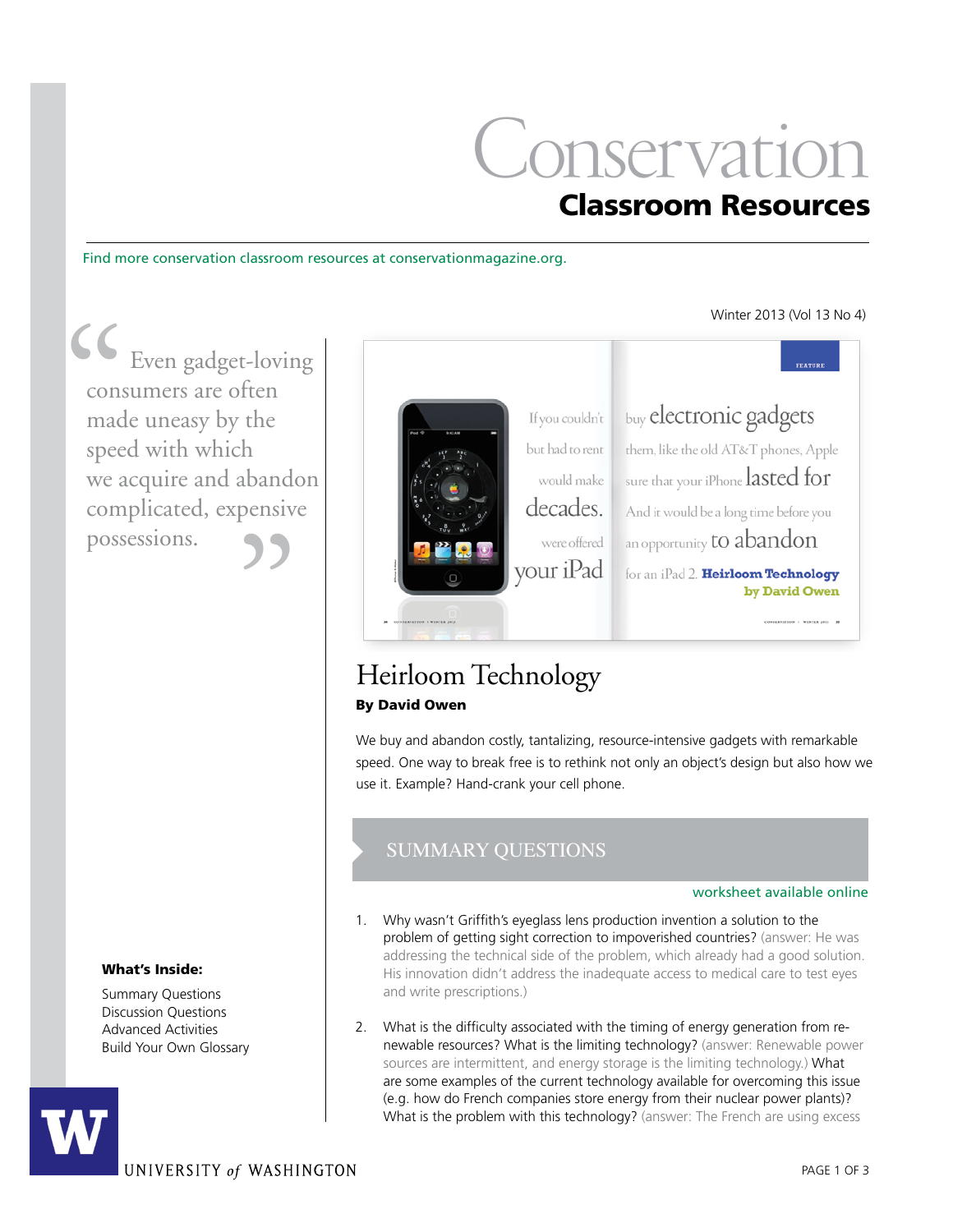

## **BUILD YOUR OWN GLOSSARY**

- post-carbon world
- smart energy grid  $\blacktriangleright$

energy to pump water uphill, then use it to generate hydroelectric power later. This system isn't 100% efficient and needs to be scaled up.)

### 4**discussion QUESTIONS**

#### worksheet available online

- 1. Compare and contrast the benefits and drawbacks of "heirloom technologies" versus "built-to-trash" technologies.
- 2. How does the concept of "heirloom technology" play into the Reduce-Reuse-Recycle paradigm of green living? Should the three R's be stated in a cascading order (in other words, is one more important that another?) rather than in a triangular loop?
- 3. What is your opinion of the author's statements, "In one way or another we all depend economically on the continued fickleness of everyone else. It's one thing to say we feel overwhelmed by our junk; it would be quite another to demand societal changes whose direct results would include a steep decline in economic activity, leading to reductions in our own income, comfort, and convenience."
- 4. What is your reaction to the author's statements, "If you couldn't buy electronic gadgets, but had to rent them from Apple, Apple would make sure that your (hand-cranked) iPhone lasted for decades, and it would be a very long time before you were offered an opportunity to abandon your iPad for an iPad 2… How appealing would "green" seem if it meant less innovation and fewer cool gadgets—not more?"

## 4**Advanced Activities**

- **1. Heirloom Technology in Your Life:** Look around your home and make a list of up to ten heirloom technologies (high-quality, low-energy) that you find, as well as up to ten high-energy, high-disposal rate technologies. Are there any alternatives to the heirloom technologies that you could consider? (ADDITION: visit a local re-purposing store to see what's there. What products stand the test of time?) Which items do you most often trash before their lifetime is up? Cell phone? Ballpoint pens?
- 2. Economic Analysis of Lifetime Costs: Choose one non-heirloom technology in your life that has an heirloom technology substitute (a cheap watch, ballpoint pen, cell phone, microwave, coffee maker, plastic flower pot, plastic